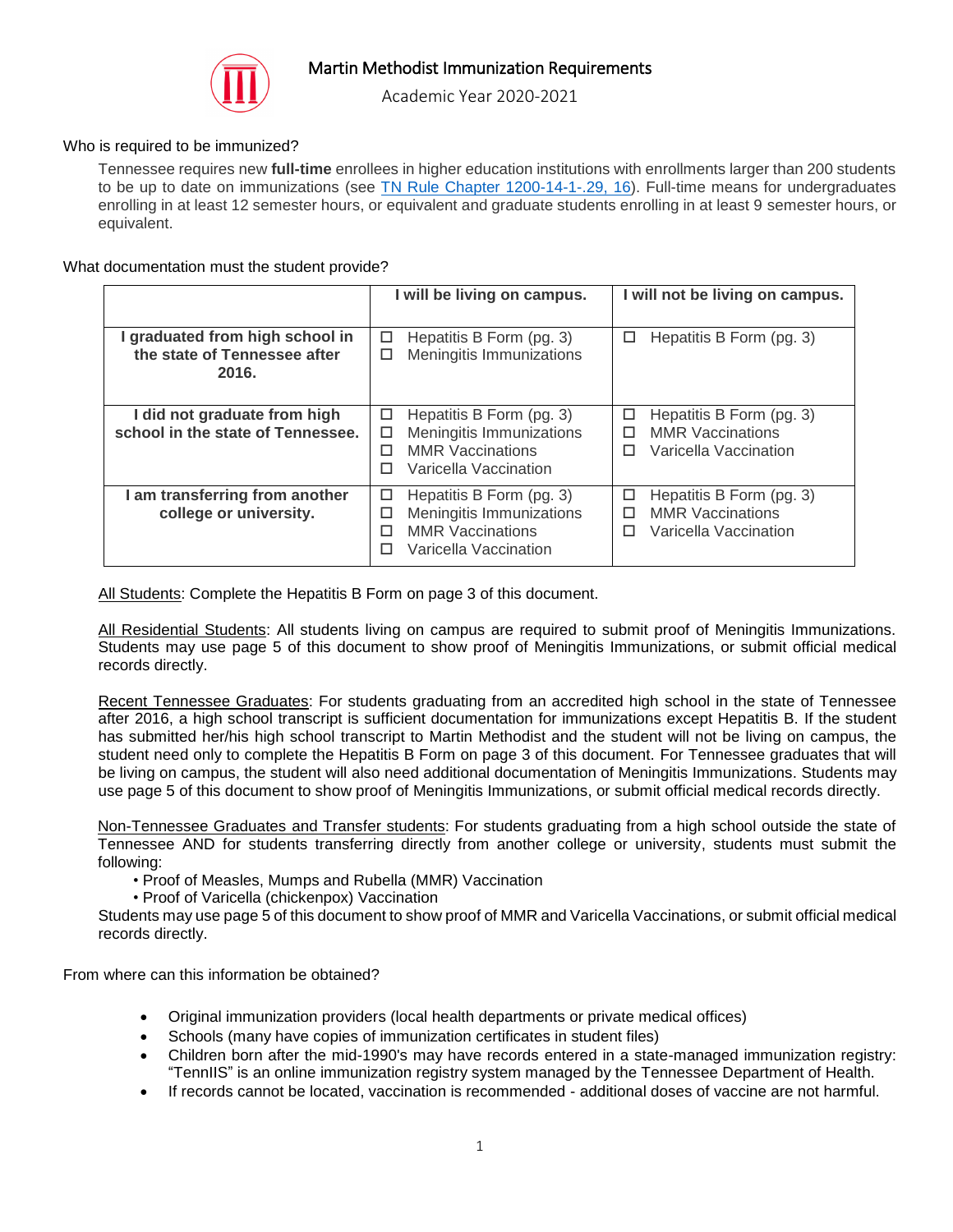

Academic Year 2020-2021

## Required Immunizations:

### Meningitis Immunization

Required ONLY for residential students living on-campus

- Requirement: Documentation of one dose of meningococcal vaccine given on or after the sixteenth birthday
- Beginning with the Fall 2019 term, all students under age 22 who are enrolling for the first time regardless of the level at which the student is matriculating AND who will be living in on-campus housing, must show proof of adequate immunization against meningitis prior to move in. "Adequate Immunization" means students must have been vaccinated on or after their 16th birthday. On move-in day, those students who have not previously provided such proof must provide it before they can be allowed to move in.

### Varicella (chickenpox) Immunity

Proof of immunity to Varicella may be provided by meeting **one** of the following criteria:

- Date of birth before January 1, 1980
- Graduation from a Tennessee high school June 2016 or thereafter
- History of chickenpox illness diagnosed by a healthcare provider or verified by a physician, advanced practice nurse or physician assistant to whom the illness is described
- Documentation of two doses of varicella vaccine given at least 28 days apart, excluding doses given earlier than four days before the first birthday
- Documentation of blood test (serology) showing immunity to varicella
- A military DD214 form

### Measles, Mumps and Rubella Immunity

Proof of immunity to Measles, Mumps and Rubella may be provided by meeting **one** of the following criteria:

- Date of birth before January 1, 1957
- Graduation from a Tennessee high school in 1999 or thereafter
- Documentation of two doses of vaccine against measles, mumps and rubella given at least 28 days apart, excluding doses given earlier than four days before the first birthday
- Documentation of blood test (serology) showing immunity to measles, mumps and rubella. If any one of the three is negative, two doses of the vaccine must be documented.
- A military immunization form or DD214 form will be accepted.
- You may provide an official transcript as documentation if you were previously enrolled at a Tennessee public or private college or university as a full-time student for at least one semester after August 1, 2007.

### Recommended Immunizations:

#### Hepatitis Immunization

*See page 3 of this document.*

## Exemption from Immunizations:

As per [TN Rule Chapter 1200-14-1-.29, 18,](https://www.tn.gov/content/dam/tn/health/documents/immunizationrequirements/tenniis/1200-14-01.20131128.pdf) a student may be exempted from immunization requirements only under the following circumstances: (a) Where a physician determines that a particular vaccine is contraindicated; (b) An individual who has been exempted from a particular vaccination must comply with immunization requirements for any vaccines from which he/she has not been exempted; (c) Where a parent or guardian, or in the case of an adult student, the student, provides to the school a written statement, affirmed under penalties of perjury, that vaccination conflicts with the religious tenets and practices of the parent or guardian, or in the case of an adult student, the student.

*See page 4 of this document.*

*For more information on Tennessee's requirements for college students, visit [https://www.tn.gov/health/cedep/immunization-program/ip/immunization-requirements/college-immunization](https://www.tn.gov/health/cedep/immunization-program/ip/immunization-requirements/college-immunization-requirements.html)[requirements.html.](https://www.tn.gov/health/cedep/immunization-program/ip/immunization-requirements/college-immunization-requirements.html)*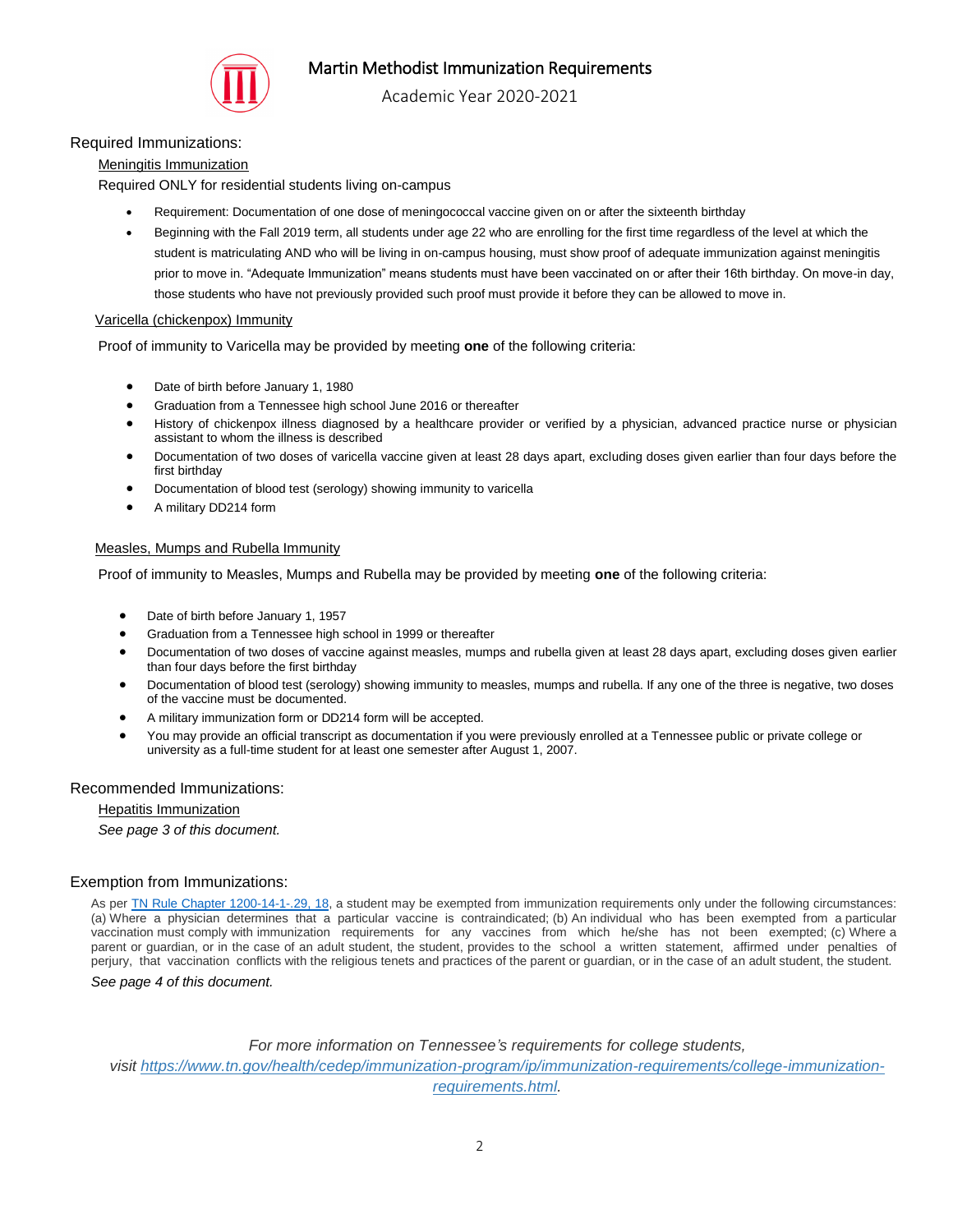

Academic Year 2020-2021

## **Hepatitis B Form - This form is required of all students.**

Hepatitis B is a serious disease that affects the liver and can result in lifelong infection, cirrhosis (scarring) of the liver, liver cancer, liver failure and even death. The illness comes in acute as well as in chronic form. Either way, a hepatitis B infection can go completely unrecognized. However, the hepatitis B virus is 50 – 100 times more infectious than HIV. The infection is preventable by vaccination.

Symptoms of hepatitis B can resemble the flu and may include fever, loss of appetite, low energy, joint pain, cramping or nausea and vomiting as well as jaundice (yellow skin or eyes). However, in about 30% of cases, hepatitis B causes no symptoms. Approximately one million people are chronic carriers of the disease, meaning they have no symptoms and may not know they are infected, but are still able to transmit the disease to others. There is no cure for hepatitis B.

Hepatitis B is contagious and spreads when the blood or other body fluids of a person with the virus are absorbed into an individual's blood stream through broken skin or mucous membranes. The virus can live in all body fluids including blood, saliva, semen, and vaginal fluids. It can enter the body through cuts or abrasions in the skin and through mucous membranes of the mouth, vagina, anus, and eyes. Hepatitis B can be transmitted through sexual contact; during contact sports; by helping someone who is injured; by sharing razors, toothbrushes, pierced earrings, or injection drug paraphernalia; or by getting a tattoo or body piercing using non-sterilized instruments. Anyone who comes in contact with blood or body fluids of an infected person is at risk for hepatitis B

College students may be at higher risk for hepatitis B. The highest rate of disease occurs in individuals between the age of 20 and 49. Living in close quarters, like a college dormitory, may increase the risk of exposure to carriers. College students may be exposed to the virus during sexual contact, getting a body piercing or tattoo, sharing needles or razors, during contact sports and other high-risk behaviors. Students in Health Science programs may be exposed to body fluids or tissues from patients with hepatitis B infection and may be at an increased risk for hepatitis B.

The hepatitis B vaccine is safe and effective. You cannot get the disease from the vaccine. Vaccination requires a series of three shots over a six month period. The vaccine protects 96% of those who complete the three shot series. The U.S. Centers for Disease Control and Prevention (CDC) recommends vaccination of everyone age 18 and under. The American College Health Association (ACHA) recommends that all college students be vaccinated. Hepatitis B vaccines may be obtained from your personal physician or your public health center.

I have received detailed information concerning the risk factors for hepatitis B infection and the availability and effectiveness of vaccine for persons who are at-risk of the disease.

I have received and reviewed the information, and have chosen to:

| be vaccinated                     | not to be vaccinated                        |
|-----------------------------------|---------------------------------------------|
|                                   | Student ID Number _________________________ |
|                                   |                                             |
| For students under the age of 18: |                                             |
| Parent/Guardian Name              |                                             |
|                                   |                                             |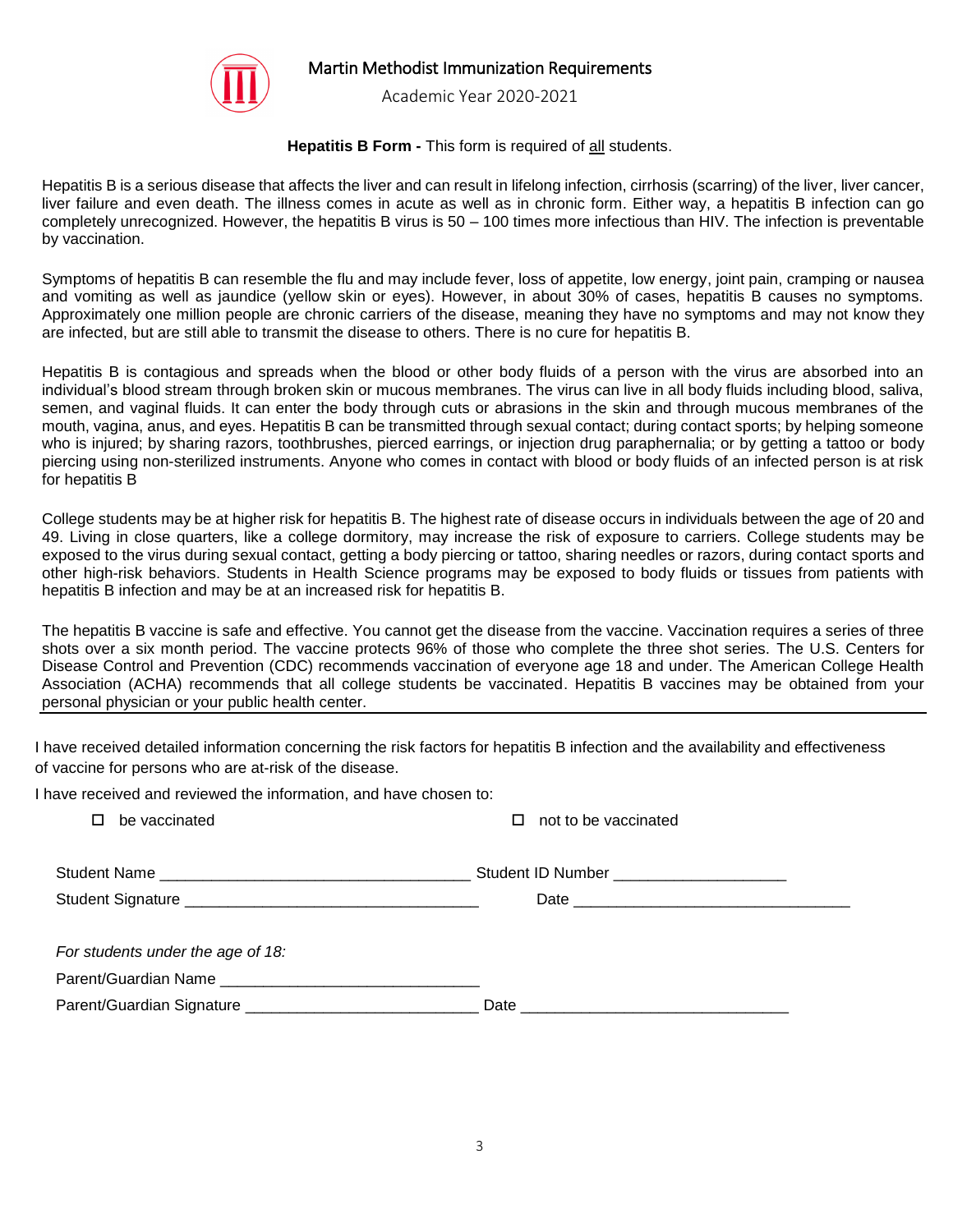

Academic Year 2020-2021

## **Requesting Exemption from Immunizations for Religious Reasons –**

This form is required if you would like to request an exemption from the immunization requirement because it conflicts with your religious beliefs and practices.

Pursuant to Tennessee Code Annotated §49-6-5001(b)(2), I, the undersigned, swear or affirm that immunization against is contrary to my religious tenets and practices. I also understand that:

(1) In the event of an outbreak of one of the diseases listed above, the below-exempted student may be excluded from school by the local health officer or the Department of Public Health and Human Services until the student is no longer at risk for contracting or transmitting that disease; and

(2) A new affidavit of exemption for the above student must be signed and sworn to yearly, before the start of the school year and kept in the school's records.

I declare under penalty of perjury that the foregoing is true and correct.

|                                   | Student ID Number ________________________ |
|-----------------------------------|--------------------------------------------|
|                                   |                                            |
|                                   |                                            |
| For students under the age of 18: |                                            |
|                                   |                                            |
|                                   |                                            |